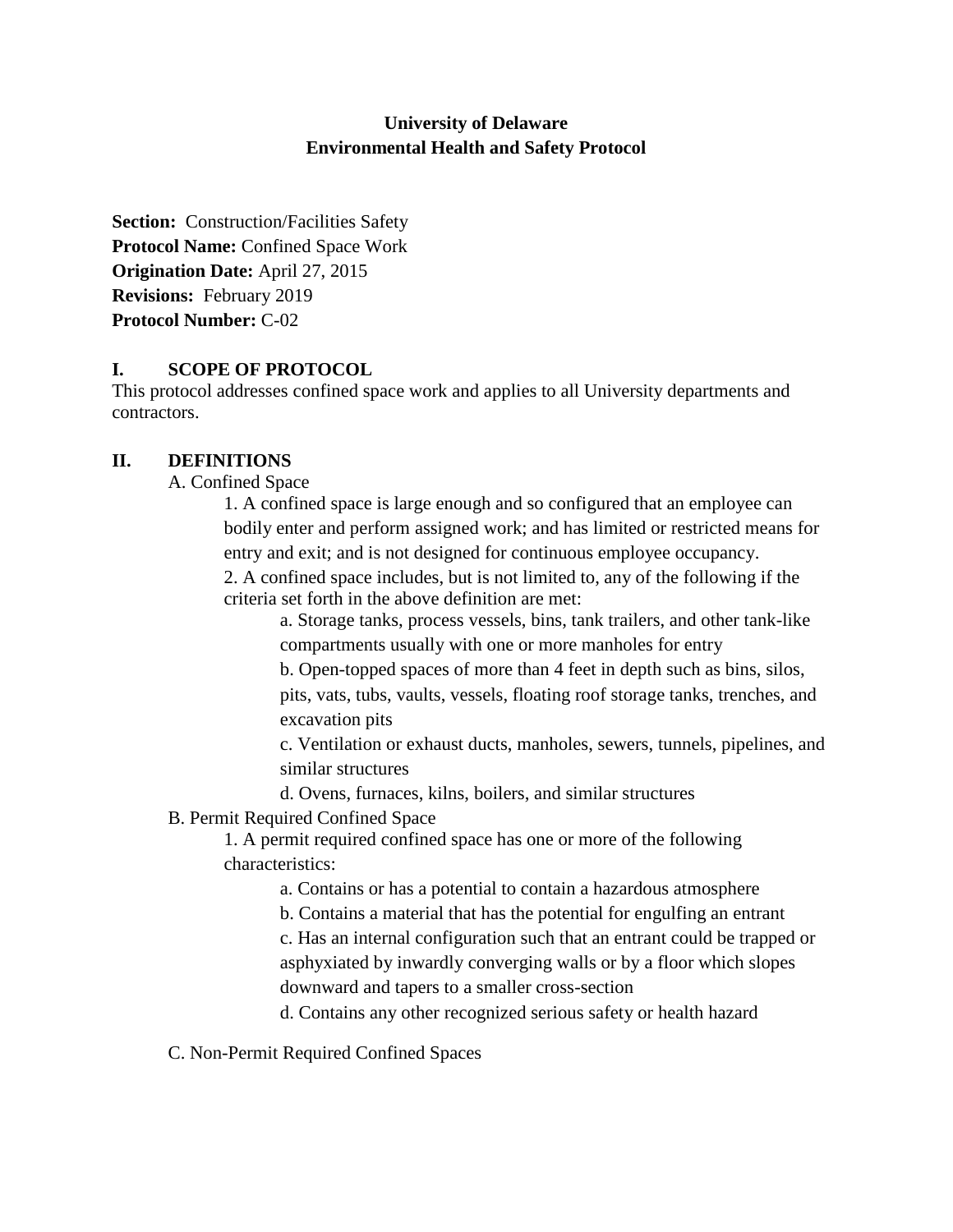1. A non-permit confined space does not contain or have the potential to contain any hazard capable of causing death or serious physical harm

# **III. PROTOCOL STATEMENT**

- A. No University personal shall enter a permit-required confined space except with the approval of and in accordance with procedures established by the Department of Environmental Health and Safety.
- B. No contractor shall enter a permit-required confined space except with the approval of and in accordance with procedures established by their company.
- C. Permit-Required Confined Space Personnel: The following individuals are required when entry into a PRCS is necessary. Employees shall receive the appropriate level of training before entry into the Confined Space is permitted. Note: An attendant can also act as an entry supervisor if properly trained.
	- 1. Entry Supervisor
	- 2. Attendant
	- 3. Entrant(s)
- D. Signage: When practical, all permit-required confined spaces shall be permanently marked. A sign shall be installed at each opening of the permit required confined space. Signs should contain the following text or similar language: DANGER – PERMIT REQUIRED CONFINED SPACE DO NOT ENTER. Spaces not permanently marked (ex. manholes) shall be posted with a portable sign when access to the spaces is required.
- E. Confined Space Entry Permits shall be completed in accordance with the established procedures and filed with the Department of Environmental Health and Safety.
- F. The Department of Environmental Health and Safety may evaluate confined spaces and confined space activities.
- G. Contractors and Subcontractors must have written Confined Space Entry programs equal to or exceeding the requirements of this Protocol and the EHS Confined Space Program.

### **IV. RETENTION OF RECORDS**

- A. Canceled Permits and other documentation shall be retained by the departmental Program Records Coordinator not less than one year following the date of entry. If departments conduct a single annual review covering all entries during a 12-month period, then the permits have to be retained for the duration between reviews. After the annual review, provide the canceled permits to EHS. EHS shall retain the permits as employee exposure records.
- B. Employee training records shall be retained by EHS for the length of employment.

### **V. PROTOCOL STANDARDS AND PROCEDURES**

A. OSHA standard 1910.146 "Permit-required confined spaces"